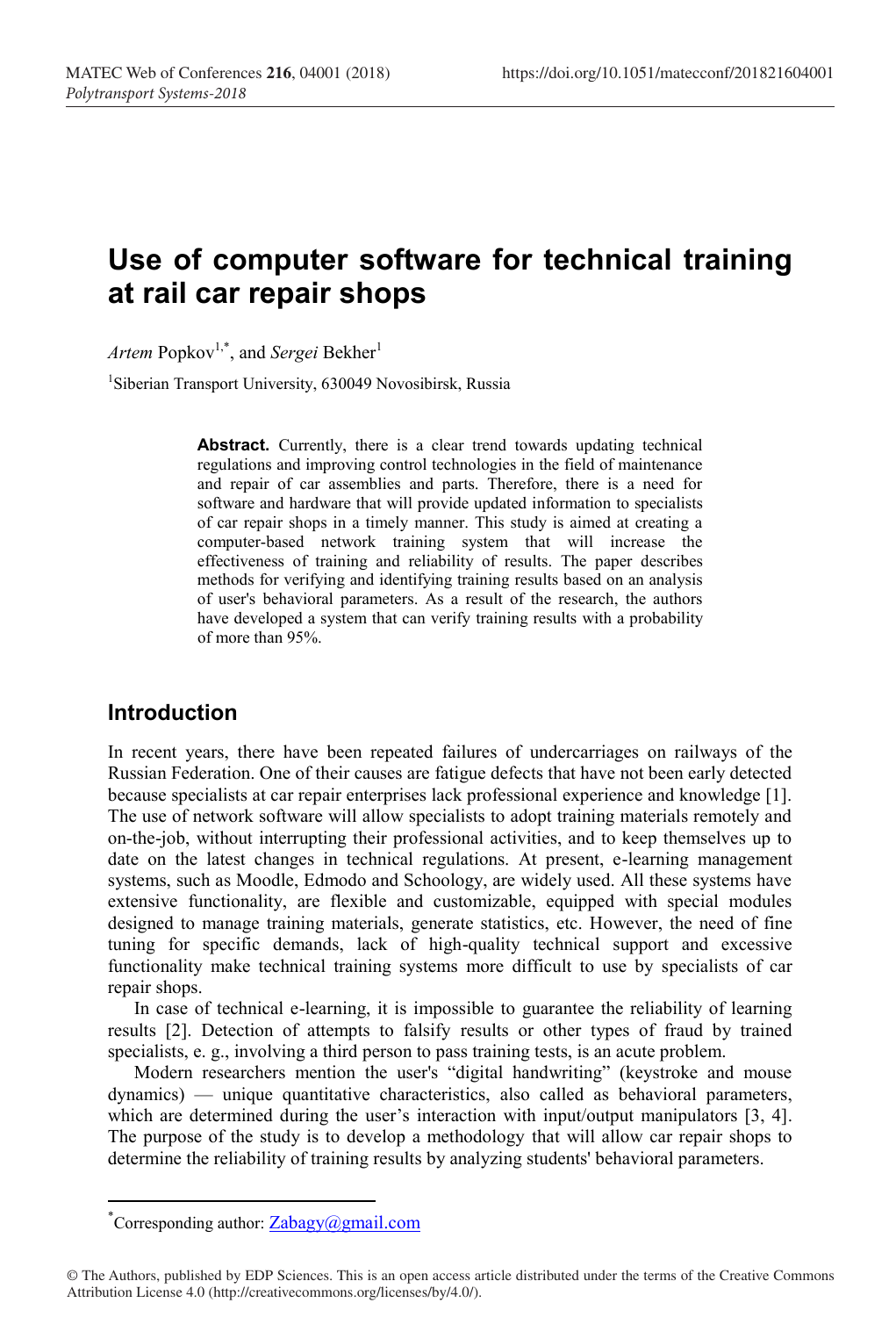### **Use of computer software in training**

User's behavioral parameters were studied among specialists of car repair shops. A specialpurpose network software product was designed to conduct technical on-the-job training [5]. The most preferred way of implementing the necessary functionality is a client-server architecture [6]. A database managed by MS SQL Server database management system is used to store training materials and results. Its simplified diagram is shown in Figure 1 [7].



**Fig. 1.** Simplified diagram of the database.

Car repair shops employ non-destructive testing (NDT) specialists in various elements of the rolling stock. There are special technical regulations and training materials for these specialists [8]. Therefore, the technical training system was designed so that training materials could be hierarchically separated into several independent levels. It enables individual planning of the training process for each business unit.

Training materials include a list of topics, multimedia training aids, and a set of interactive test questions. A specialist responsible for technical training can select necessary topics according to the profile of his/her enterprise, and set key dates for them [9]. The training process has three stages: introduction to training materials, a preliminary test and a final test. When passing a preliminary test, the user has the right to use training materials and can see whether his/her answers are true or not. In the final test mode, the user will not have access to training materials and will see a final result only after completion of the test. A topic is deemed to have been passed if at least 80 percent of questions have been answered correctly both in the preliminary and final tests.

Information about progress for each topic is saved on the server. The training can be continued at any time on a PC with access to a corporate network [10]. Statistics saved in the system include the number of correct and incorrect answers, the number of views of training materials, and time spent on a question by each user.

Depending on the enterprise's profile, training can be conducted in different areas: automatic couplers, automatic brakes, general questions of NDT, bogie monitoring, railway wheel monitoring, and welding operations in repairs of undercarriages. Time spent per question varies slightly for different areas. The average value is eight seconds. It can be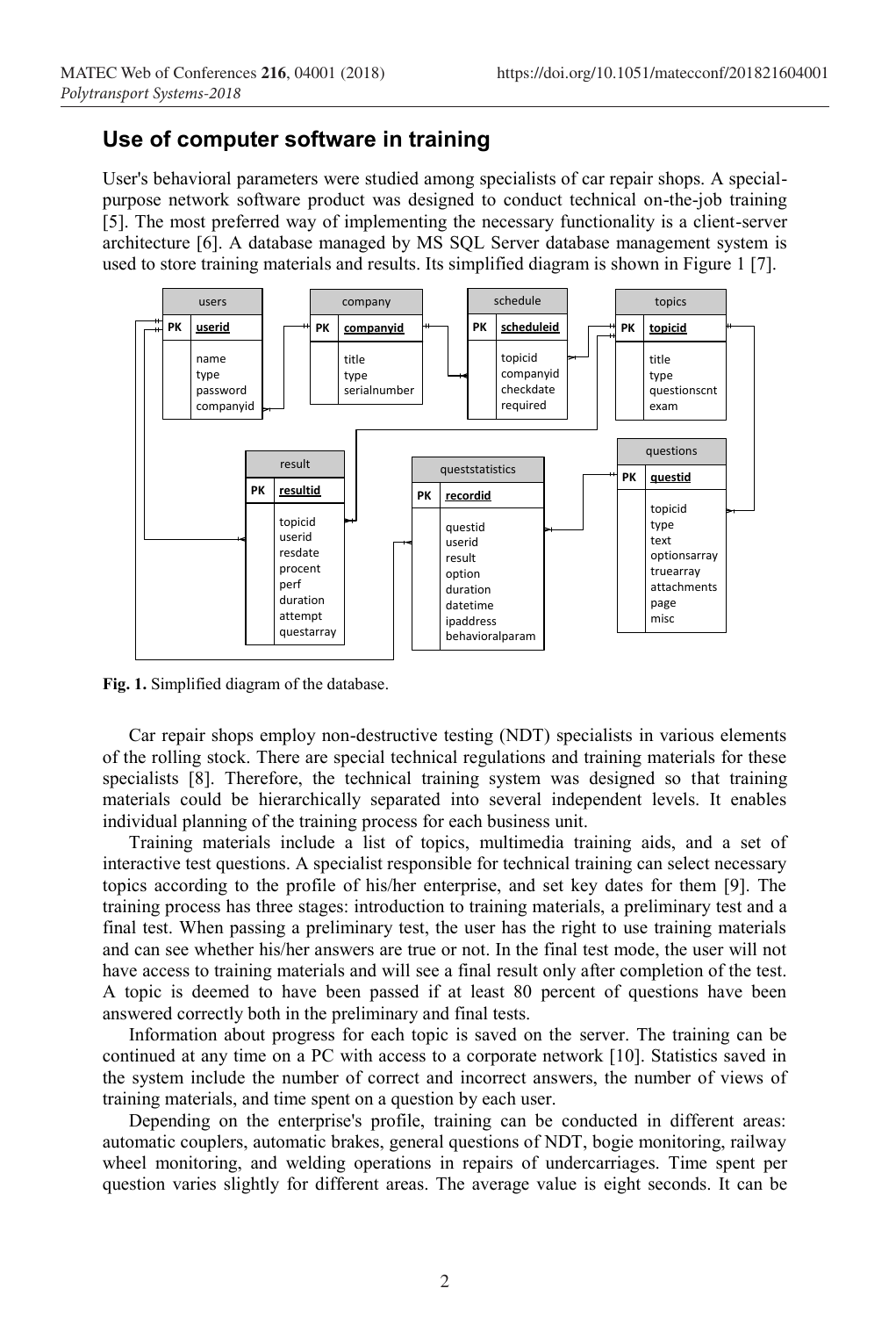concluded that test questions for different training areas are similar in terms of difficulty (Fig. 2).



**Fig. 2**. Distribution of time spent per question and total time of testing per topic in different training areas.

The average time of testing for the topic "general questions of NDT" is 1.5 times or more longer than that for other training areas (Fig. 2). This is due to the fact that there are many questions in this area, used to test the knowledge of technical regulations, and users more often refer to training aids to answer them.

Although the test questions are similar in terms of difficulty, the total time of testing by different users varies. For example, user *A* spends from three to 12 minutes to pass each topic from a set *Х*. User *B* spends seven to 18 minutes to pass each topic from the same set *Х*. A relationship between times spent on each topic from the set *Х* by users A and B is close to linear (Fig. 3). The time of testing by a particular user may depend on many factors: level of attention, knowledge of the topic, etc.



**Fig. 3.** A relationship between times spent on each topic by users A and B.

However, it is the number of incorrect answers that has the greatest influence on the time of testing. In most cases, a dependence of the time of testing to the number of incorrect answers is linear.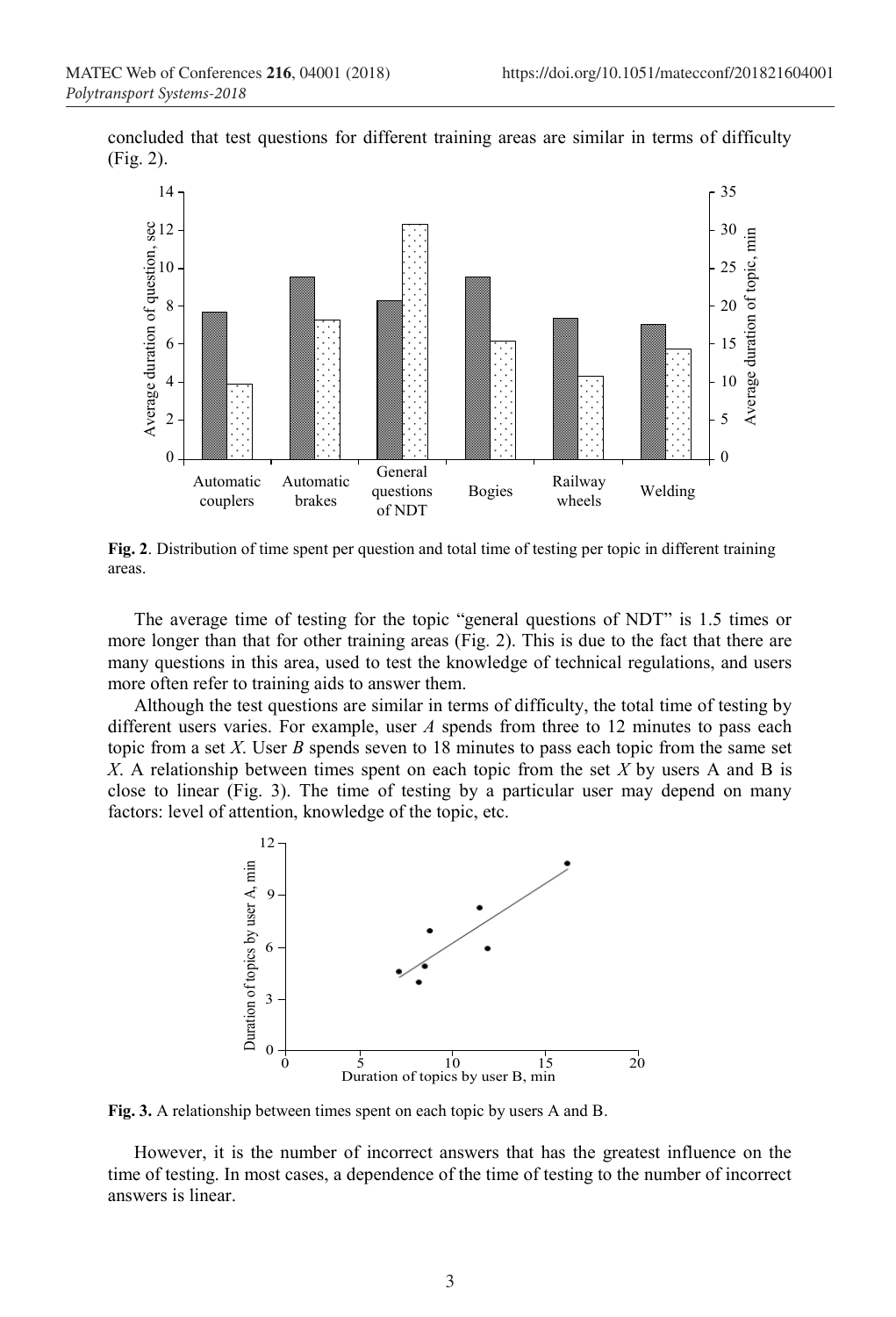

**Fig. 4.** Dependence of the time of testing on the number of incorrect answers.

#### **Verification of results**

The technical training system uses one-step authentication for reusable passwords. The user enters his/her unique ID (login) and reusable password. If the entered data coincides with the reference data stored on the server, authentication is considered to have been passed. This step is followed by authorization of the user and providing the access to relevant training materials and results. This access control system is sufficient for a system that processes publicly available personal data.

If the training is subject to deadlines and supervision, and the user is not personally interested in acquiring the related knowledge and skills, there is a higher probability that results will be falsified. The system cannot deny authorization to user *А* if he/she has entered a correct login and password of user *B*. Therefore, one-step authentication with reusable passwords does not provide sufficient protection against attempts to falsify results.

When interacting with PC input/output manipulators, each user demonstrates his/her own "digital handwriting" with a variety of parameters, such as typing speed, distribution of delays between keystrokes in certain sequences, force and duration of keystrokes and mouse clicks, cursor movement speed, etc. Special-purpose input/output manipulators are required to determine the keystroke force, which makes it impossible to use these parameters in large-scale research [11].

The duration of a right mouse button click during the training process was analyzed as one of behavioral parameters. The duration of a right mouse button click for most users was found to be in the range of 80 to 1000 μs [12]. The analysis of clicks for the entire training session shows that the distribution of their durations varies from user to user (Fig. 5).



**Fig. 5.** Distributions of durations of mouse clicks for users A and B.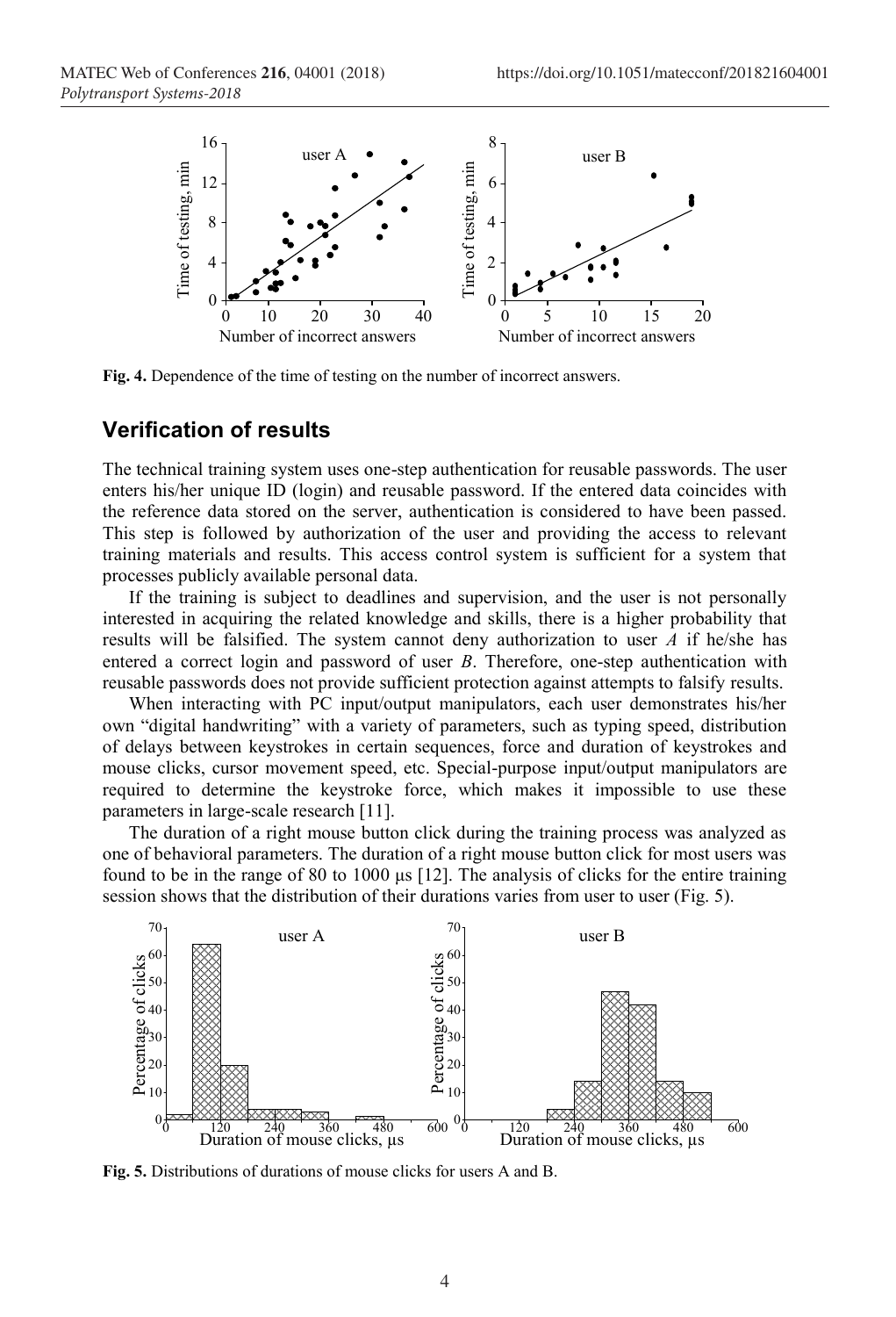The analysis of mouse clicks made by the users while passing a set of topics *У*, shows that the average duration is 110 μs for user *А* and 340 μs for user *B*, which is consistent with the previously determined distributions (Fig. 5). Standard deviations of durations of the clicks made while passing the topics from the set *Y* by users *A* and *B* is within 20  $\mu$ s, which suggests that there is an insignificant and equal variation of experimental data for different test subjects (Fig.  $6$ ).



Fig. 6. Average value and standard deviation of duration of clicks in different topics for users A and B.

The duration of mouse click by a particular user *С* is a normally distributed random variable (Fig. 5), for which the arithmetic mean  $\alpha$  and the standard deviation  $\sigma$  are determined uniquely and with some accuracy. Therefore, if a value of duration is outside the range  $[a - 2\sigma, a + 2\sigma]$ , there is a 95 percent probability that the click does not belong to analyzed user *С*. If only one click is outside the confidence interval, it is impossible to judge whether results are falsified or not. If, however, all clicks made while passing a particular topic differ from user's typical values, results are considered to have been falsified (Fig. 7).

By analyzing training results of NDT specialists, the authors identified five of 27 available topics in which results were falsified through involving third-party users in passing a test. Throughout the entire technical training system, the number of attempts to falsify results does not exceed 1% of the total number of results.



**Fig. 7.** Average duration of mouse clicks in different topics, including a topic with falsified results.